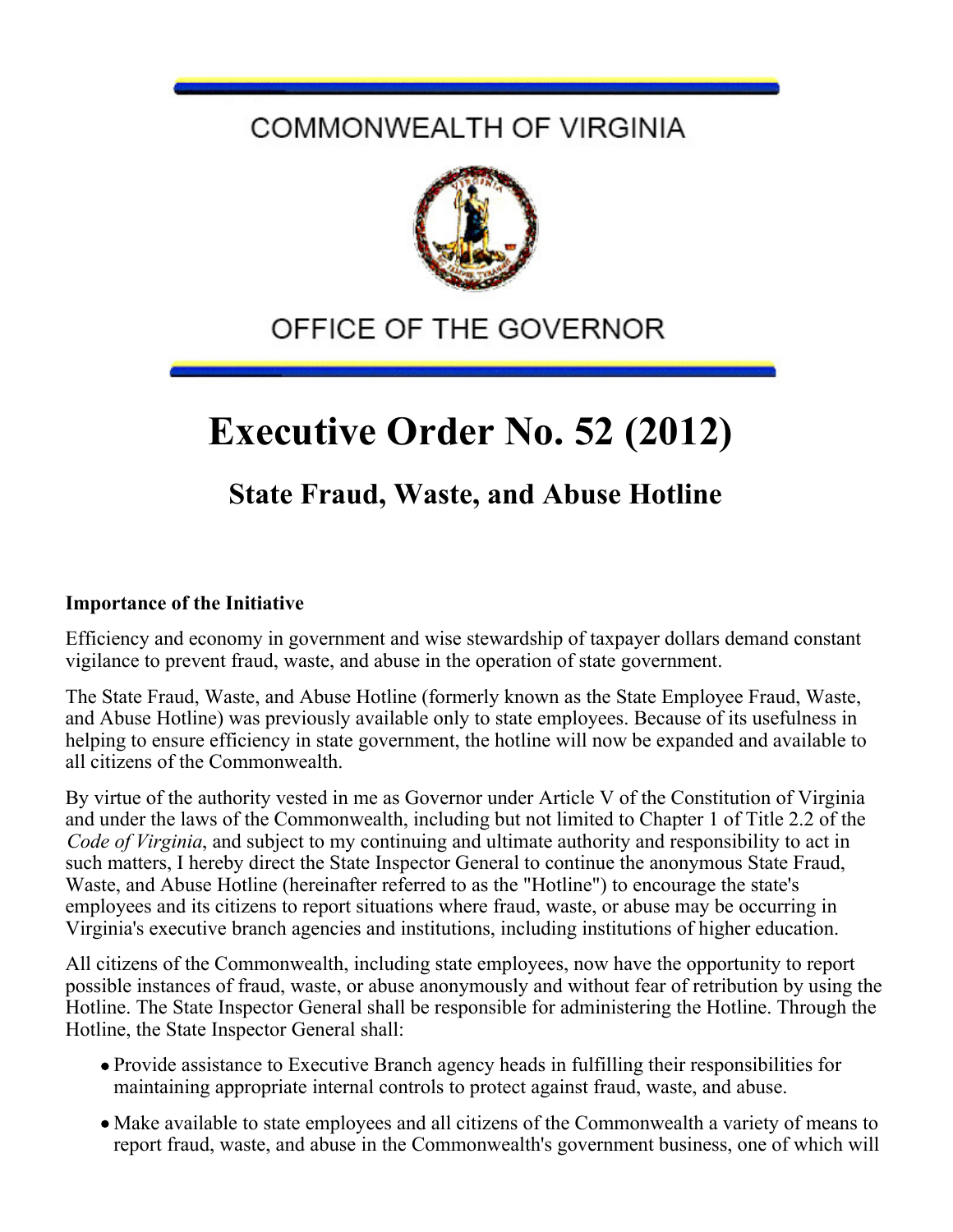be an anonymous toll-free telephone number, and also including, but not limited to, any other communications through the Governor's office, Cabinet Secretaries, agency heads, U.S. Mail, fax, and the Internet.

- Make appropriate efforts to publicize the availability of the hotline and ways of accessing it.
- Implement a process for handling allegations of fraud, waste, and abuse received via the Hotline.
- Deliver ongoing training to state agency heads and managers on prevention of waste, fraud, and abuse.
- Ensure that instances of potential criminal conduct are referred forthwith to the appropriate law enforcement agency.

The State Inspector General shall e-mail all State employees at least annually to advise them of the Hotline and other means of reporting such problems.

The State Inspector General, through the Executive Branch's network of internal auditing programs and agency fraud, waste, and abuse coordinators, shall ensure that investigation and resolution activities are undertaken in response to allegations received through the Hotline. The State Inspector General may allow an internal auditing program at an executive branch agency to contract with a private firm in order to perform the investigations in a timely manner. Any such private firm shall comply with the applicable policies and procedures and the work must be supervised and approved by the contracting internal auditing program.

The State Inspector General shall undertake investigation and resolution activities in the most cost-effective manner possible. Responsibility for investigation or resolution activities shall be assigned to other investigative staffs when appropriate to avoid unnecessary duplication. Executive Branch agencies responsible for promulgating central administrative (e.g., personnel) policies will provide input on the interpretation of the policies applicable to investigations in order to ensure consistent and proper application of those policies so that appropriate conclusions are reached and recommendations made.

The State Inspector General shall review the reported corrective actions taken to rectify an actual fraud, waste, or abuse identified. If corrective actions are deemed insufficient, then the State Inspector General will conduct such follow-up as may be necessary to ensure that acceptable corrective actions are developed.

The State Inspector General shall conduct follow-up reviews to ensure that corrective action has been implemented. The results of such reviews shall be reported to the Governor's Chief of Staff and to the relevant cabinet secretary.

All executive branch agencies of the Commonwealth shall cooperate with and assist the State Inspector General and all investigators to the fullest extent. During the course of a Hotline investigation, investigators will have access to electronic and paper files, records, and documents, as well as personnel, facilities, property, and any other things necessary to conduct an investigation (Code of Virginia 2.2-310). This includes access to electronic and paper files maintained by the Virginia Information Technologies Agency (VITA) for other executive branch agencies as well as access to administrative investigative reports generated by an agency's in-house investigative unit that are germane to the hotline investigations.

Under no circumstances shall anyone directly or indirectly interfere with a Hotline investigation, or induce or coerce others not to cooperate with investigators. Any attempt to directly or indirectly interfere with a Hotline investigation is also prohibited and is subject to appropriate disciplinary